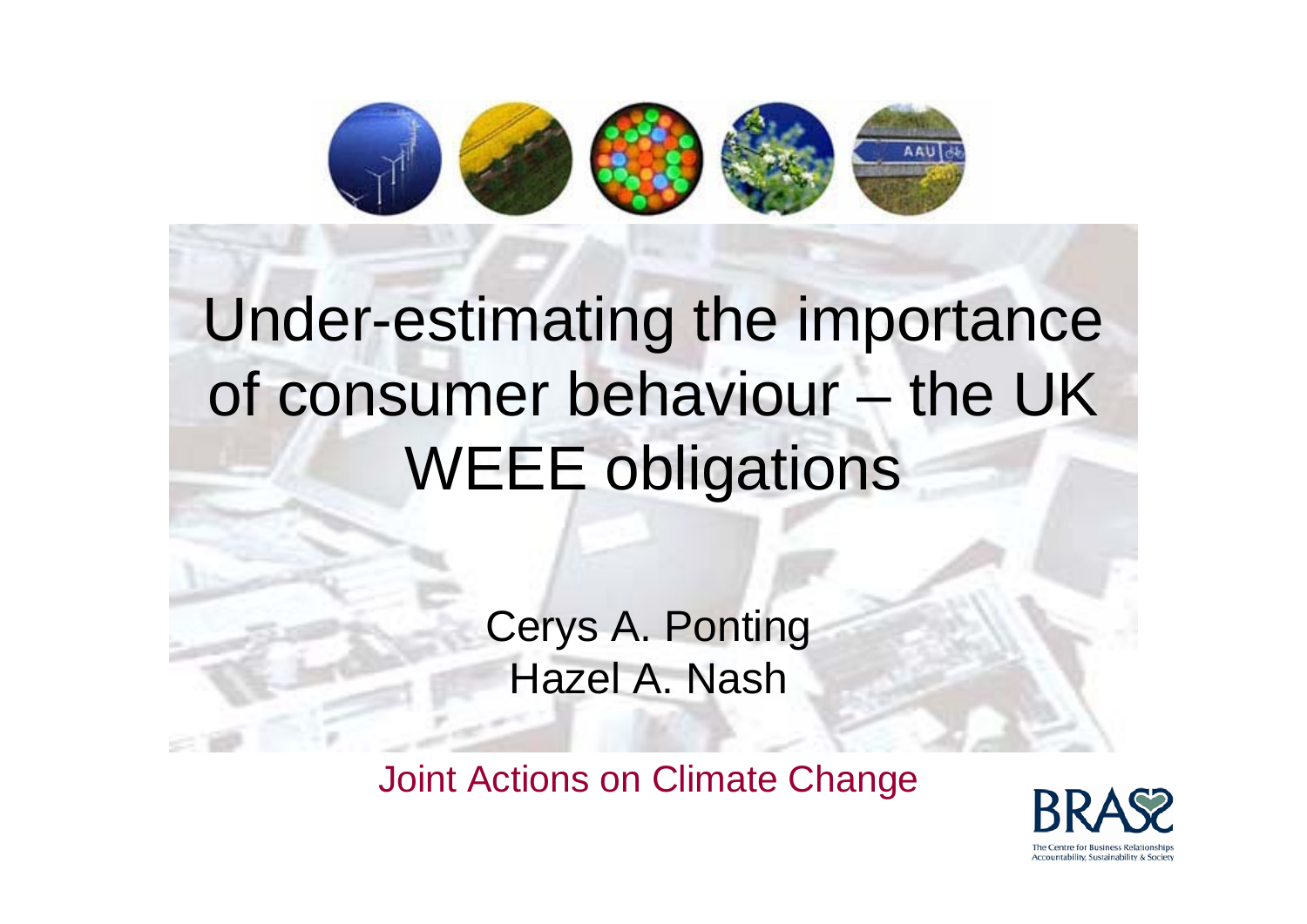# **Question**

- What is 7 metres tall and weighs 3.3 tonnes
- He's currently single…
- WEEE Man!!!

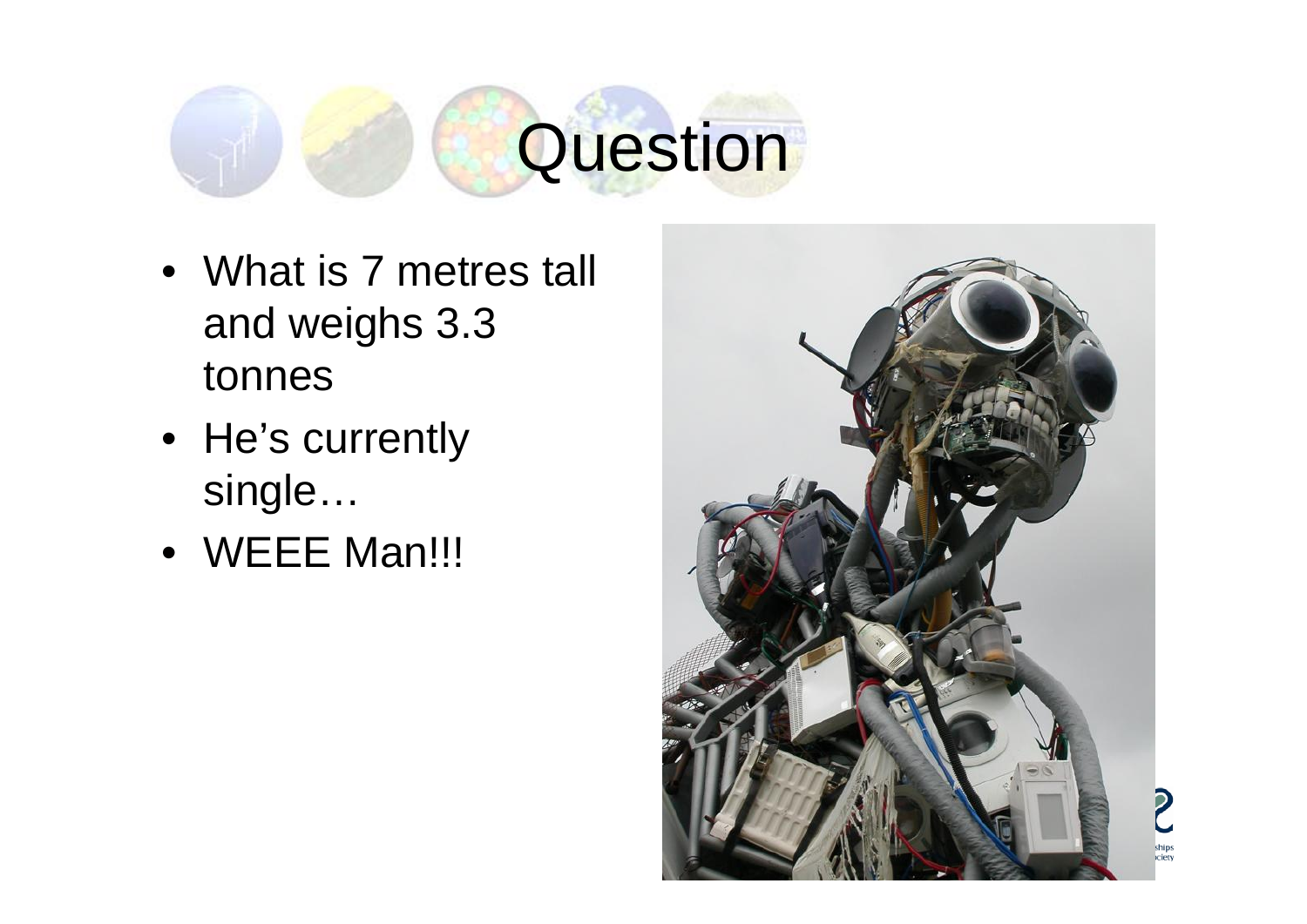### Introduction to the WEEE Directive

- WEEE Directive seeks to address rising volumes & reduce the environmental impact associated with the hazardous nature of components in electrical and electronic equipment through Producer Responsibility
- Minimise negative environmental & health impacts of WEEE by maximising the separate collection of WEEE from other forms of waste;
- Encourage the re-/eco-design of electrical and electronic products;
- It does this by requiring producers and retailers to take **responsibility** for the product at the end of its life – extended producer responsibility (EPR).

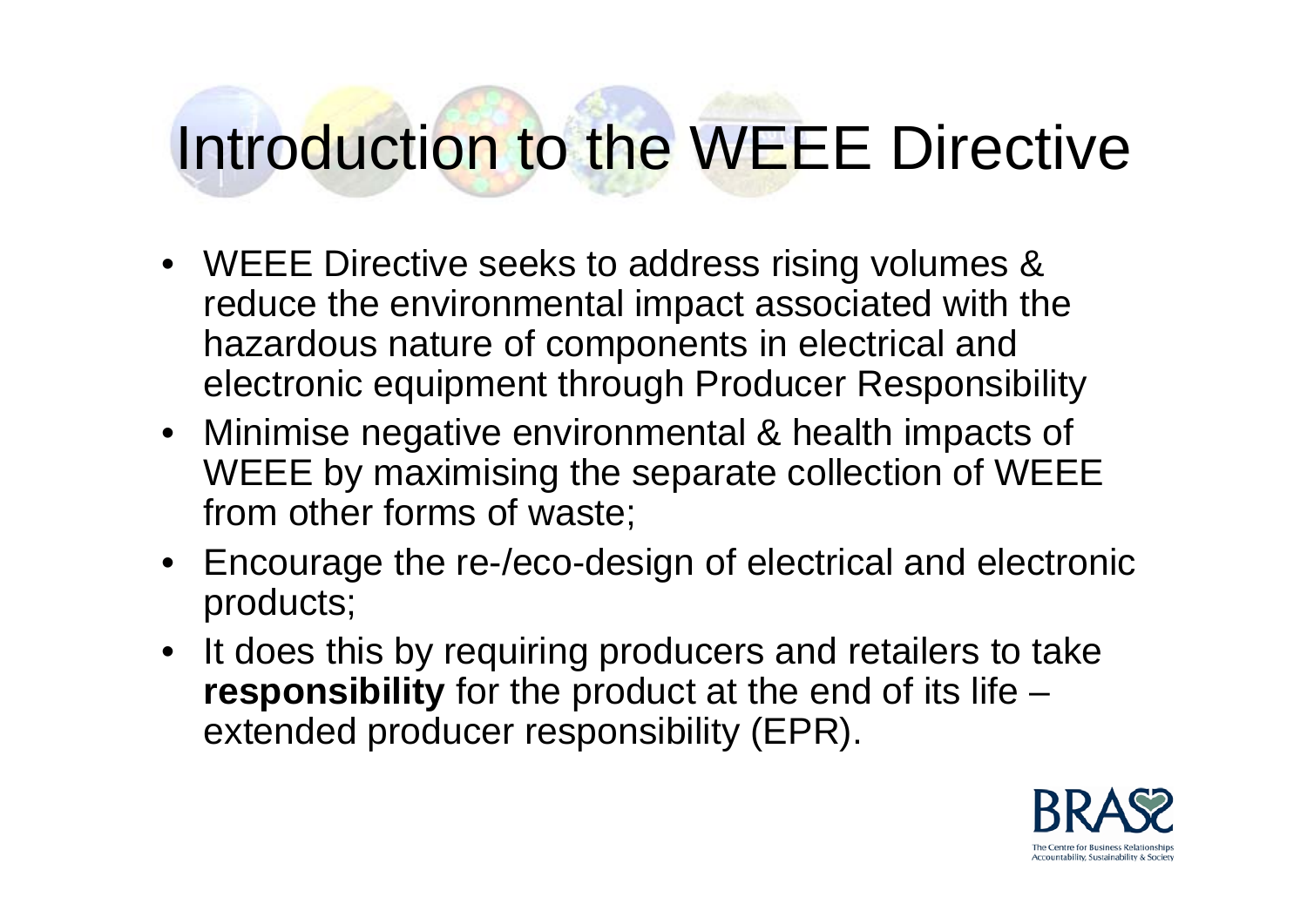## The link with climate change?

- $\bullet$  $\therefore$  WEEE Directive = A result of the EC's 5EAP *'Towards Sustainability'*
- Modern interpretations of SD inextricably linked to ecological sustainability due to anthropogenic CC
- BRASS Research:
	- mixed methods methodology combined:
		- 2 surveys: Phase 1 (2006, *<sup>n</sup>*=205) & Phase 3 (2008, *<sup>n</sup>*=25)
		- Phase 2: 24 qualitative semi-structured interviews

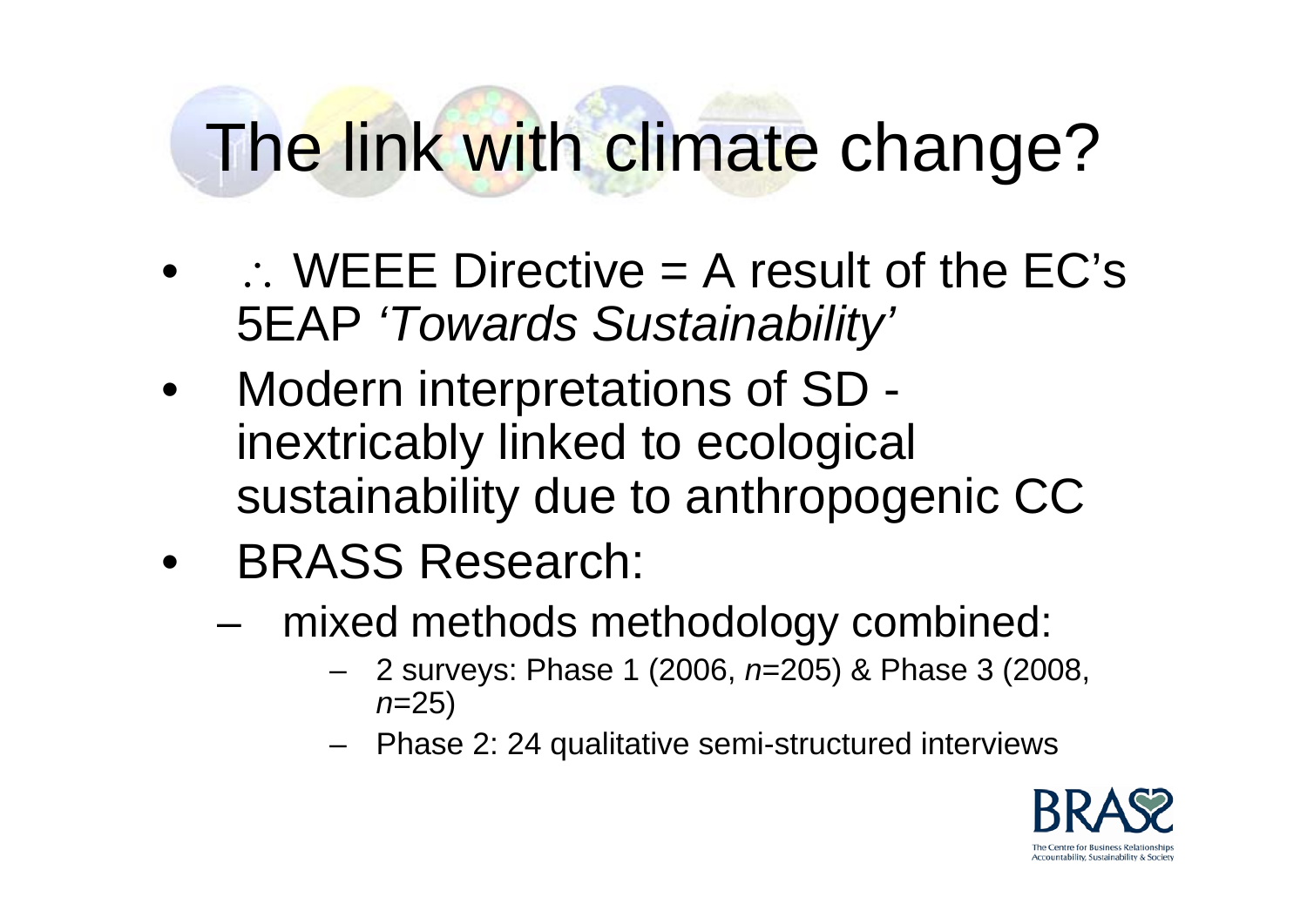### Roles & Responsibilities

#### Producers:

- Required to facilitate dismantling & recovery for reuse/recycling through specific design features/manufacturing processes where possible
- Required to set up systems to provide for separate treatment, recovery & recycling (or 3rd parties acting on their behalf)

#### Distributors (Retailers)

• Establishment of 'bring back' systems for households where WEEE can be returned to the distributor free of charge

Local Authorities

• Responsible for establishing & maintaining appropriate WEEE containers

#### **Consumers**

• **Public awareness - important in achieving the environmental goals of the WEEE Directive. Article 10 requires member States to provide information to households and consumers which assist them in making more energy efficient choices**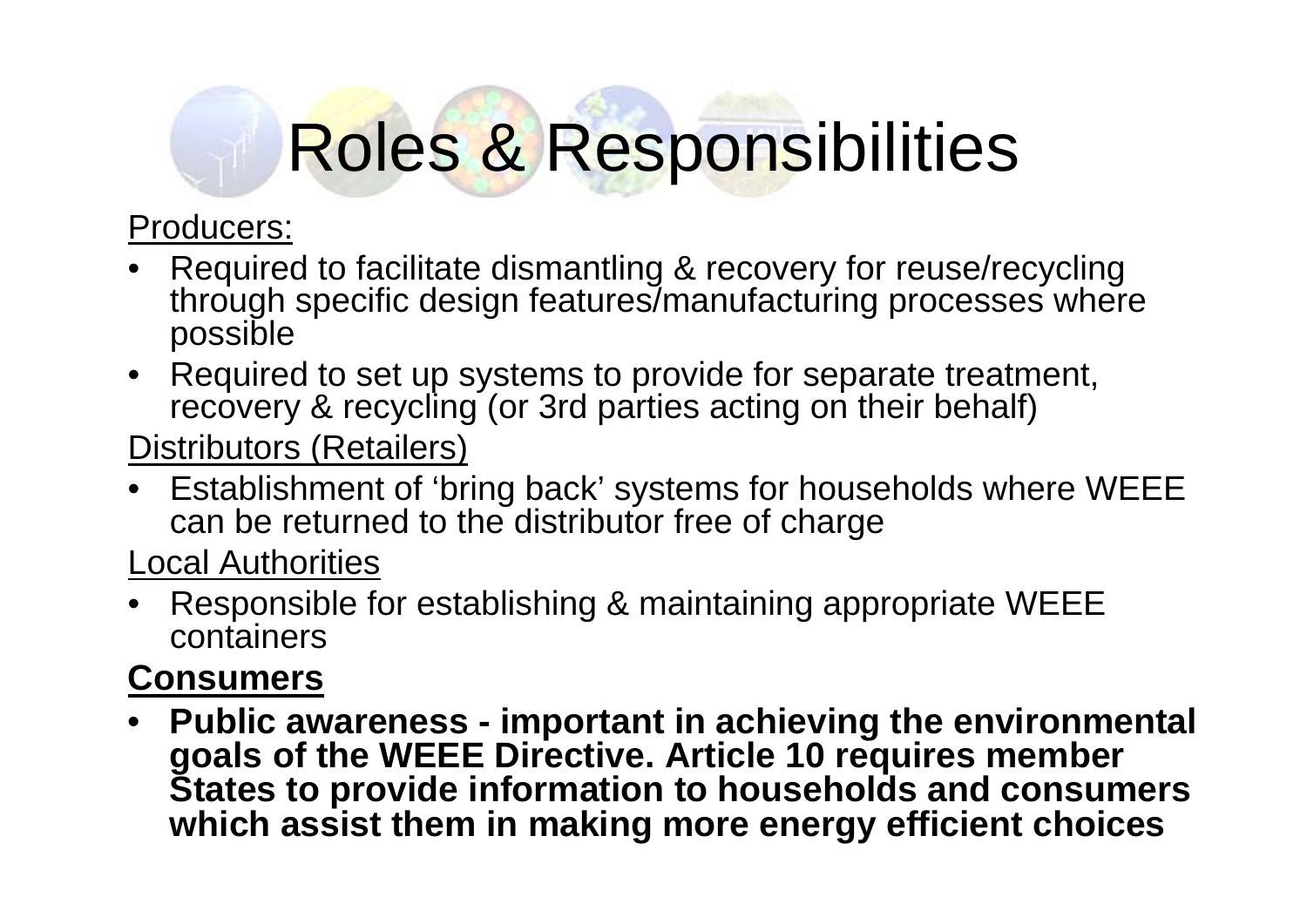# Results…

Q: To what extent do you think the WEEE Directive has been effective in terms of raising consumer awareness of:



Ph1 ‐ *"Zero consumer information on the WEEE directive limits the effectiveness"* Ph3 – *"There has not been enough publicity for the consumer about discarding of products"*

> The Centre for Business Relationships Accountability, Sustainability & Society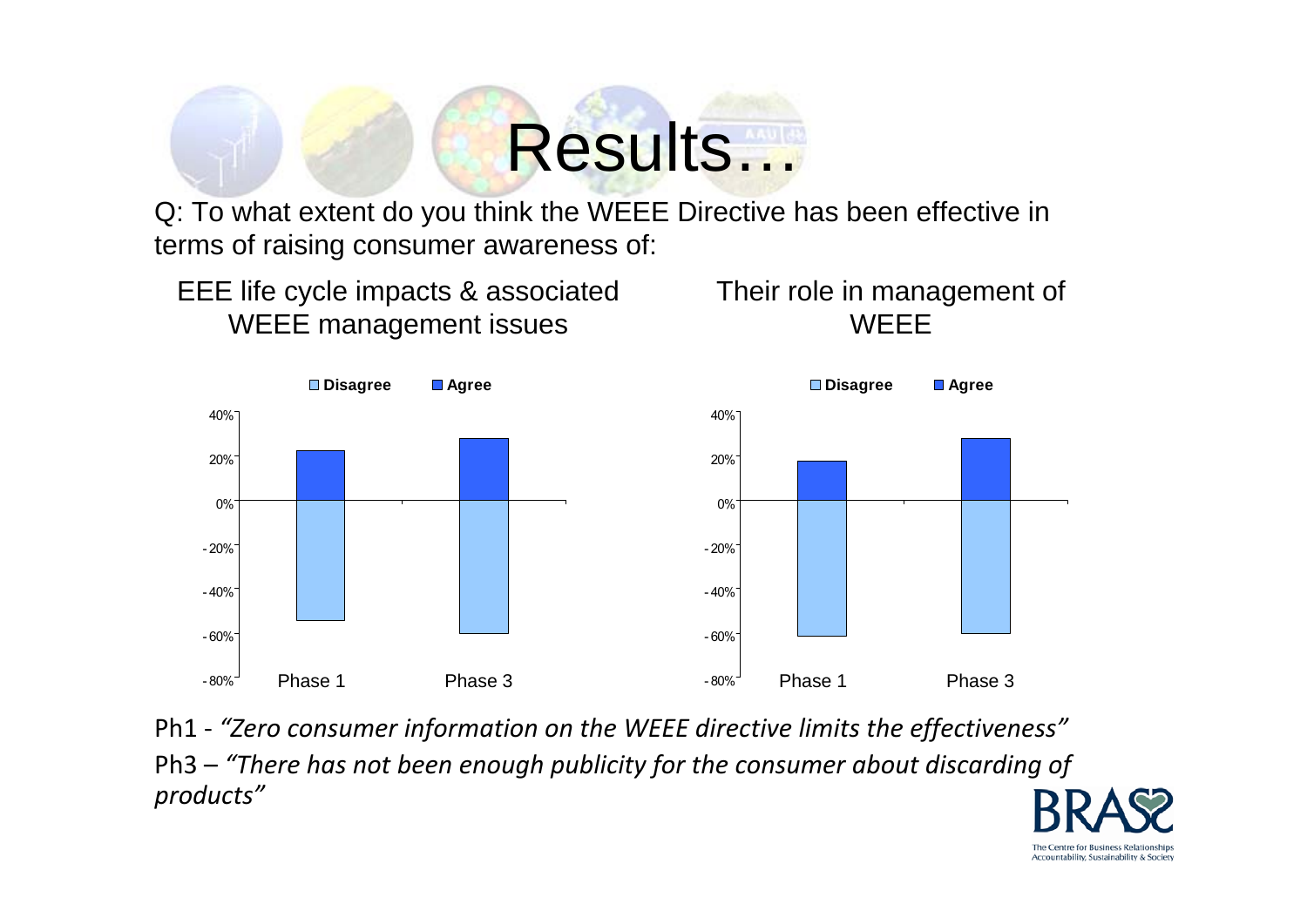### **Discussion**

- April 2009 BERR consultation on recast Directive sought feedback on introducing a visible fee & its potential to inform consumers:
	- *"Government is running scared of having the visible fee identified as yet another… stealth tax… the Government should have, …from the promulgation of the Directive in 2002, …educate[d] consumers in this country about recycling costs of electrical kit"* ID06
	- *"Whenever we try and educate the consumer in terms of environmental issues, they don't particularly listen to manufacturers because they believe it's hype … but there again, the consumer doesn't listen to the Government anyway"* ID22

#### **Conclusions**

- Policy measures intending to promote SCP through life cycle approach/Producer Responsibility obligations unlikely to alter design & consumption, unless consumer influence & behaviour is recognised as a significant influence
- need to educate consumers re. adverse environmental impacts of WEEE & how to dispose of it properly
- Some general hope that the WEEE obligations will eventually assist in changing consumption & waste disposal behaviour amongst UK population